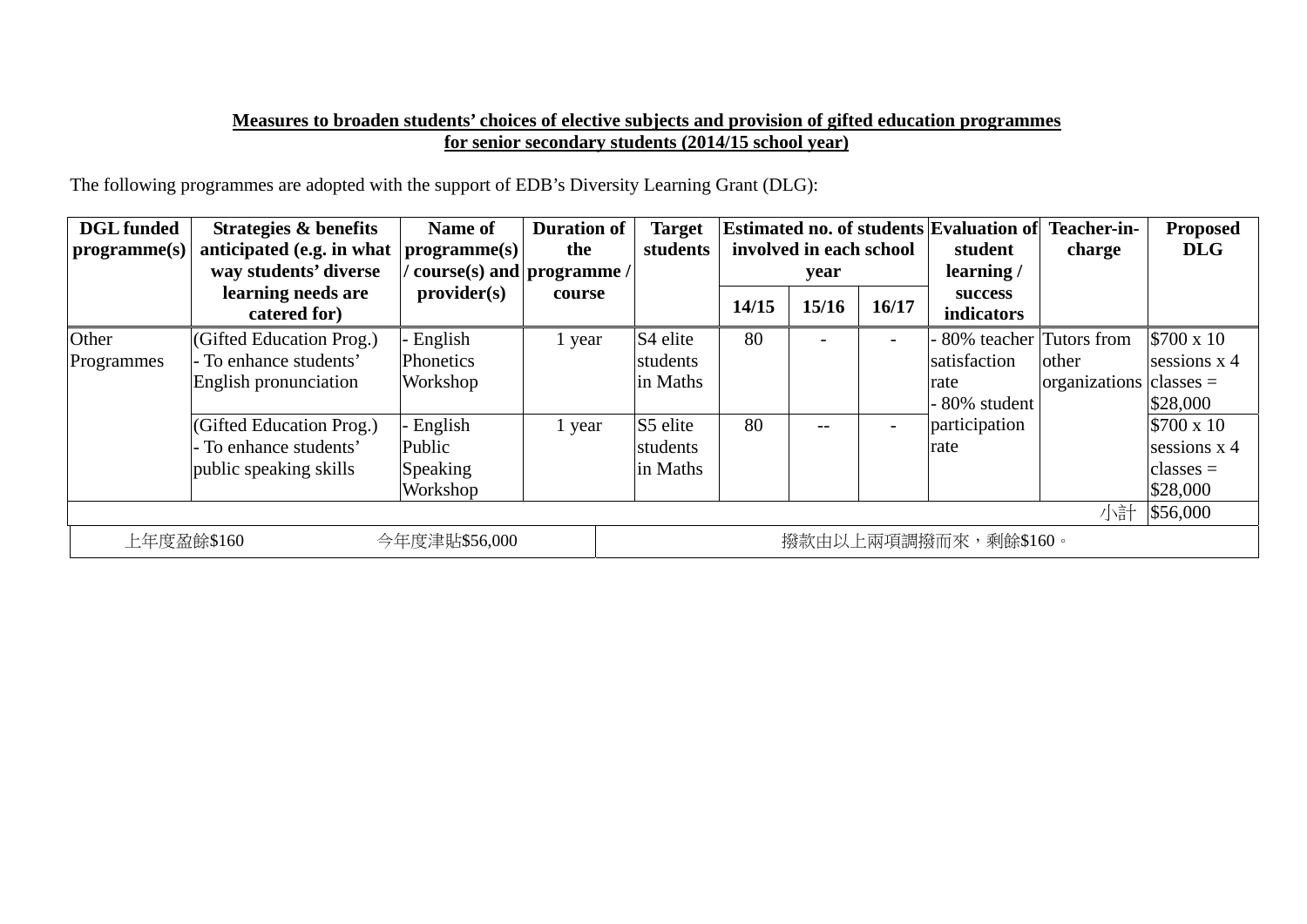附件八

## 為第四屆新高中學生的多元學習津貼(2014/15 學年) 增加選修科目選擇的措施及為他們提供資優教育課程

| 教育局多元<br>學習津貼資            | 策略及預期效益                                                                                                                                                                                                                                                                                                                                            | 課程名稱及                                                                                             | 修業期        | 目標學生    | 預計每學年涉及的<br>學生人數 |                    |           | 學生學習的評估/                                                                                                                                                                              | 負責教師       |
|---------------------------|----------------------------------------------------------------------------------------------------------------------------------------------------------------------------------------------------------------------------------------------------------------------------------------------------------------------------------------------------|---------------------------------------------------------------------------------------------------|------------|---------|------------------|--------------------|-----------|---------------------------------------------------------------------------------------------------------------------------------------------------------------------------------------|------------|
| 助課程                       |                                                                                                                                                                                                                                                                                                                                                    | 課程提供機構                                                                                            |            |         | 12/13            | 13/14              | 14/15     | 成功指標                                                                                                                                                                                  |            |
| 其他課程                      | (資優教育課程)<br>配合學校可持續發展的主題,提 社區環境與可持 九月至十一月 中六<br>升學生對社區環境質素的關懷。<br>跨科目協作;<br>$\bullet$<br>購置噪音監察儀器;<br>$\bullet$<br>$\bullet$<br>九月至十一月在屯門住宅<br>區、市區、學校附近進行噪<br>音監察;<br>屯門藍地水塘進行一次水質<br>$\bullet$<br>監察<br>利用軟件,將所得的數據製<br>$\bullet$<br>成圖表,用於專題探究。<br>聘請導師指導學生運用數據<br>$\bullet$<br>撰寫報告。<br>校内及對外公報結果<br>$\bullet$<br>水質監察儀器校準:\$4000<br>$\bullet$ | 2013/14年度<br> 續發展研習計劃  在 屯 門 住 宅 已參與第一<br> (第三期):屯門區 區、市區、學校 期及第二期<br> 噪音監察計劃及 附近進行噪音 計劃之學生<br>總結 | 第三期<br>監察; | 2014/15 |                  |                    | $15 - 20$ | 負責老師監察及跟進<br> 學生參與表現:<br>負責老師滿意<br>學生學習表現<br>學生學懂校準<br>lo<br>監察儀器<br> 科任老師評估:<br>學生能運用科<br>$\bullet$<br>學儀器搜集得<br>來的數據進行<br>專題探究<br> 學生回應:<br>全體參加學生<br>$\bullet$<br>認同計劃有助<br>提升社區關懷 | <b>LYK</b> |
|                           | 購置噪音監察儀器: \$3000<br>$\bullet$<br>$\bullet$<br>導師費:\$1000x3=\$3000<br> 2014/15 年度申請撥款:\$10000                                                                                                                                                                                                                                                       |                                                                                                   |            |         |                  |                    |           |                                                                                                                                                                                       |            |
| 上年度盈餘\$0<br>今年度津貼\$10,000 |                                                                                                                                                                                                                                                                                                                                                    |                                                                                                   |            |         |                  | 撥款由以上兩項調撥而來,剩餘\$0。 |           |                                                                                                                                                                                       |            |